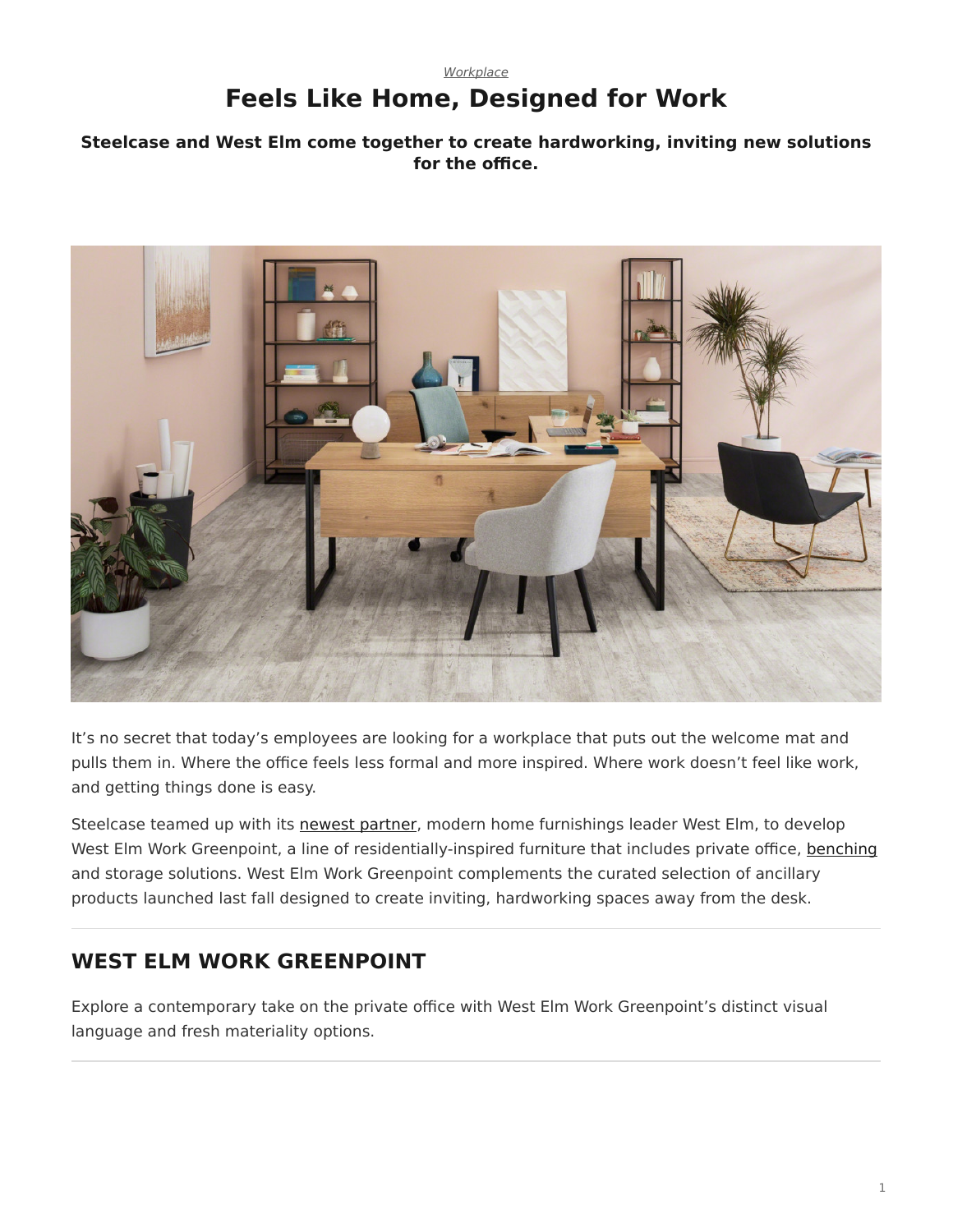Being comfortable can make us think of sink-into-me sectionals, plush area rugs and homey accent tables. Because 77%\* of global office workers have their own personal workstation, Steelcase and West Elm wanted those day-to-day desks to empower people to do their best work without sacrificing the feeling of comfort that, typically, they would have to seek out away from their desk.

The development of West Elm Work Greenpoint was the first opportunity to gather designers and engineers in a room to find out what happened when they paired West Elm's sleek modern style with Steelcase's product development expertise and understanding of the workplace.



"Together, Steelcase and West Elm are creating inspiring, high-performance spaces where people can be highly engaged, do their best work and express their personal style," says Allan Smith, vice president of global marketing at Steelcase. "Finding a way to bring that vision to both the private office and open floor plan was the perfect next step to take together."

Named after a neighborhood near West Elm's Brooklyn headquarters, West Elm Work Greenpoint celebrates the distinctive character of natural materials. It seamlessly supports a variety of styles and, at the same time, provides cohesion between the private office and open plan.

"We're striving to create spaces that people want to be in, where they feel comfortable and at ease," says Paulo Kos, vice president of design for West Elm contract furniture.

Looking at the latest design trends, the team sourced a broad offering of materials that allows an organization to add its own personal touch. Warm wood veneers, cool leg paints and laminates let you make West Elm Work Greenpoint your own.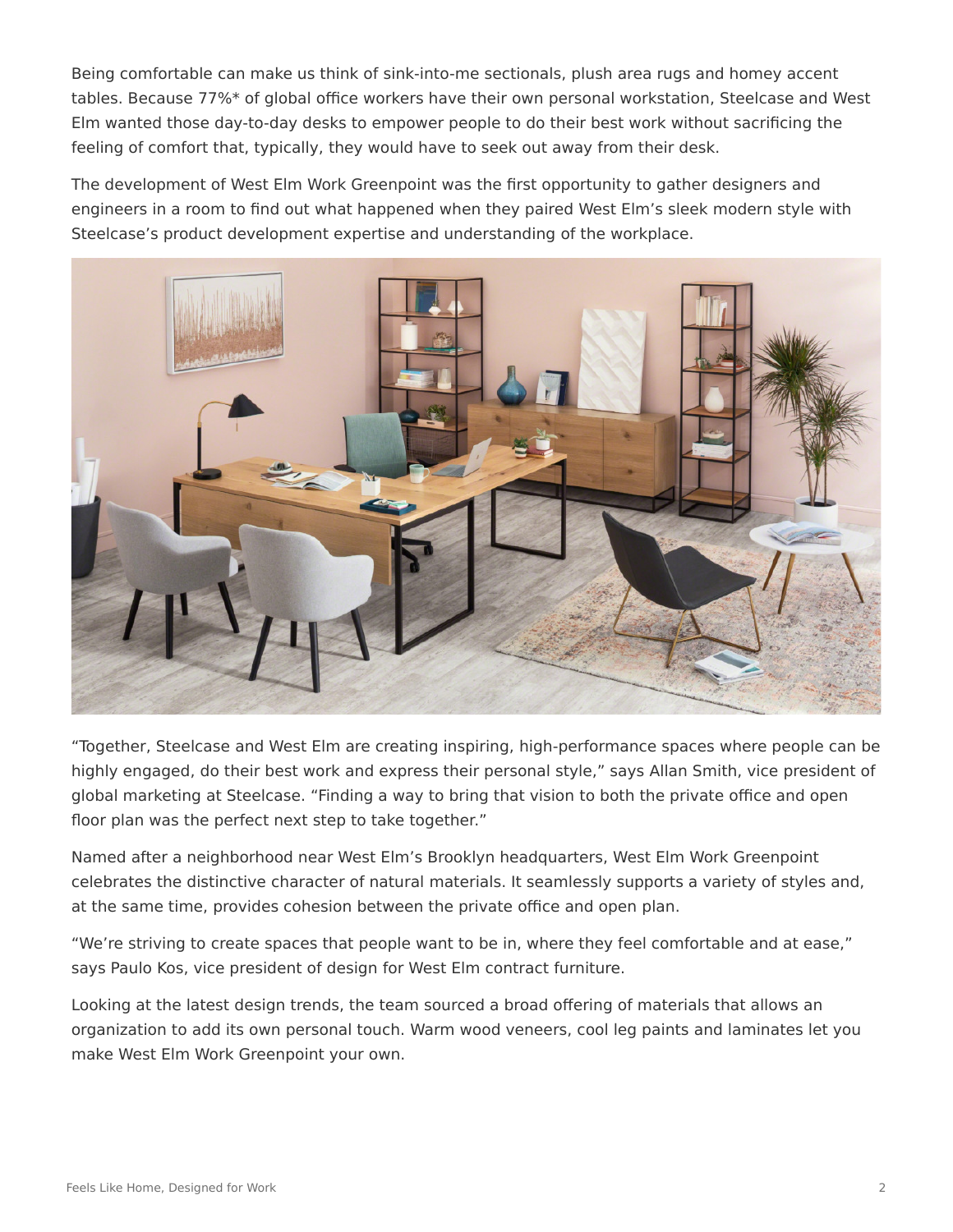"It's about bringing authentic materials into the office – the rough hewn beauty of the wood and the raw, natural metal," says Kos. "Instead of hiding the knots or rejecting pieces that have imperfections, we want to celebrate those inherit characteristics."



The team focused on thoughtful details that minimize workflow disruptions and add convenience to the average workday—think built-in storage and ample surface power so no one's crawling under a desk to plug in a laptop.

Once West Elm Work Greenpoint's designs were brought to life, Steelcase engineers ran safety, quality and usability tests to make sure each piece could withstand the wear and tear of a typical workday—where coffee cup spills and heavy commercial vacuums threaten all too frequently.

"West Elm's background and close connection to customers gives them a unique set of insights about what people want at home and how that might translate to work," says Smith. "Our experience and expertise with the workplace helps us understand what they need to have a great employee experience. Together, we're able to create spaces that draw people in and perform to the highest standards."

West Elm Work Greenpoint is the latest in a growing lineup of co-developed products from [Steelcase and](https://www.steelcase.com/brands/partners/west-elm/) [West Elm.](https://www.steelcase.com/brands/partners/west-elm/) It is available in the U.S. and Canada and backed by the Steelcase warranty.

"We're taking the best of both worlds and putting them together to create an incredible product," says Kos. "And, there's so much more that we want to do. We've only scratched the surface."

Want to see more? We've put out the welcome mat. [Come on in.](https://www.steelcase.com/products/desks/west-elm-work-greenpoint-private-office/)

\*2019 Steelcase Inspiring Spaces Report